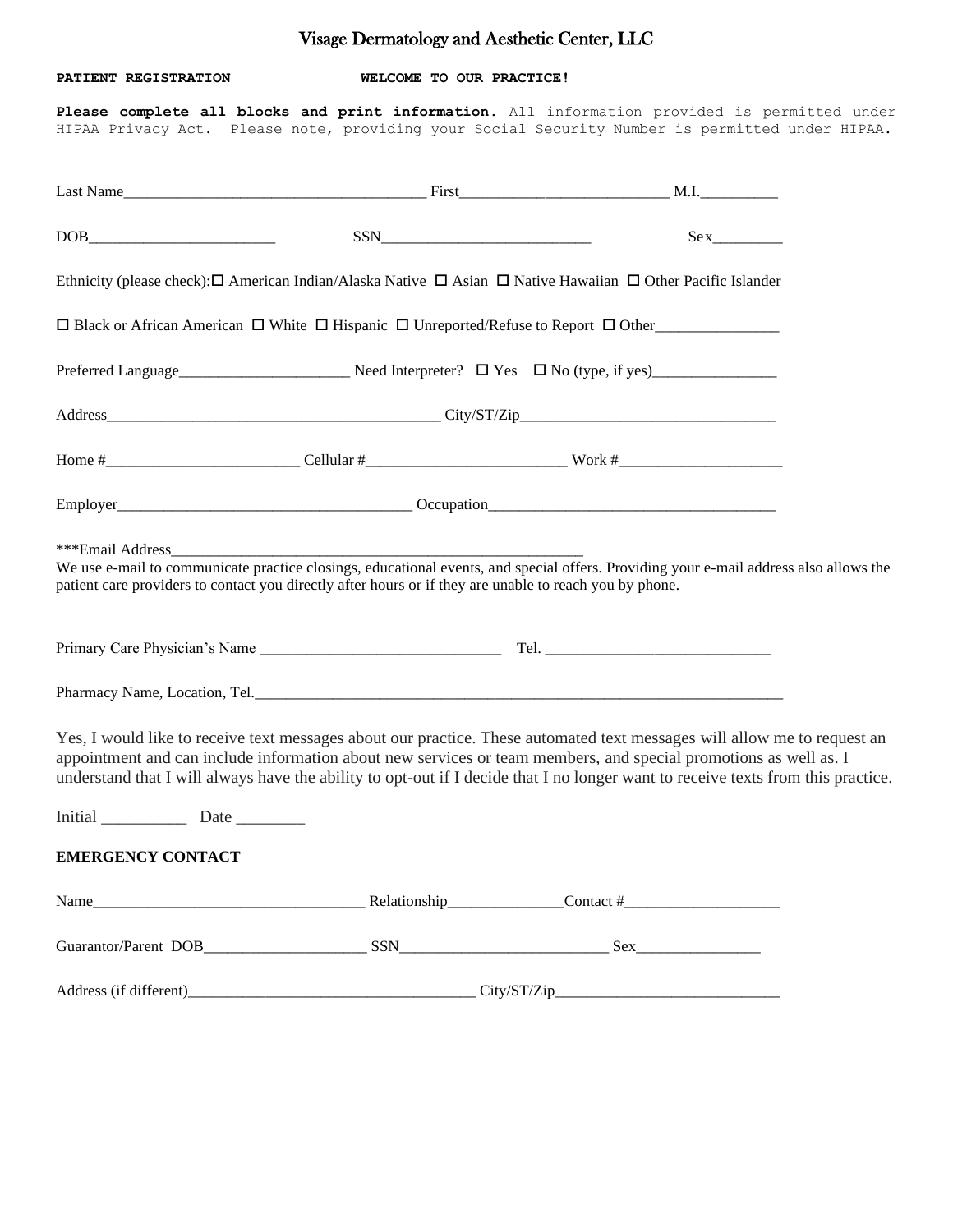| Please give your insurance card(s) and photo ID to the front desk staff so we may copy/scan. Please                                                                                                                                                                                                 |  |
|-----------------------------------------------------------------------------------------------------------------------------------------------------------------------------------------------------------------------------------------------------------------------------------------------------|--|
| complete the information in this section in its entirety.                                                                                                                                                                                                                                           |  |
|                                                                                                                                                                                                                                                                                                     |  |
| Effective Date ____________ Co-Pay __________ Referral Yes/NO                                                                                                                                                                                                                                       |  |
|                                                                                                                                                                                                                                                                                                     |  |
| Are injections covered (Codes: 1190, 11901 J Code: J3301)? XTRAC Laser (96920, 96921, 96922)?<br>Other Procedures: 11100 (Biopsy), 17000 (Benign Destruction), 17003 (benign destruction 2-14),<br>17004 (>15), 17110 (warts 1-14), 17111 (Warts >15), 11300 (shaving trunk), 11310 (shaving face), |  |
|                                                                                                                                                                                                                                                                                                     |  |
|                                                                                                                                                                                                                                                                                                     |  |
|                                                                                                                                                                                                                                                                                                     |  |
|                                                                                                                                                                                                                                                                                                     |  |
| RELATIONSHIP TO PATIENT SELF PARENT SPOUSE OTHER                                                                                                                                                                                                                                                    |  |
|                                                                                                                                                                                                                                                                                                     |  |
|                                                                                                                                                                                                                                                                                                     |  |
|                                                                                                                                                                                                                                                                                                     |  |
|                                                                                                                                                                                                                                                                                                     |  |
|                                                                                                                                                                                                                                                                                                     |  |
|                                                                                                                                                                                                                                                                                                     |  |
|                                                                                                                                                                                                                                                                                                     |  |
| RELATIONSHIP TO PATIENT _____ SELF _____ PARENT _____ SPOUSE _______________ OTHER                                                                                                                                                                                                                  |  |
|                                                                                                                                                                                                                                                                                                     |  |
| EMPLOYER'S ADDRESS                                                                                                                                                                                                                                                                                  |  |

I request the direct payment of authorized medical benefits (including Medicare, Medigap, major medical benefits) be made to **Visage Dermatology and Aesthetic Center, LLC** for any services furnished me by these physicians. I authorize any available benefits be issued to Visage Dermatology and Aesthetic Center, LLC. I authorize any holder of medical information about me to release this information to my insurance carrier (or intermediaries), to the Health Care Financing administration and its agents, to my attorney, or to another physician's office. Also, I permit a copy of this authorization to be used in place of the original copy. This assignment will remain in effect until I revoke, in writing, this authorization. I understand that because these services were performed for me or for my legal dependent, I am financially responsible for all charges whether or not paid by the insurance carrier. I understand that if my account has to be forwarded to a collection agency, I am responsible for all collection fees, including court costs.

| Beneficiary's Signature | Date |
|-------------------------|------|
|                         |      |